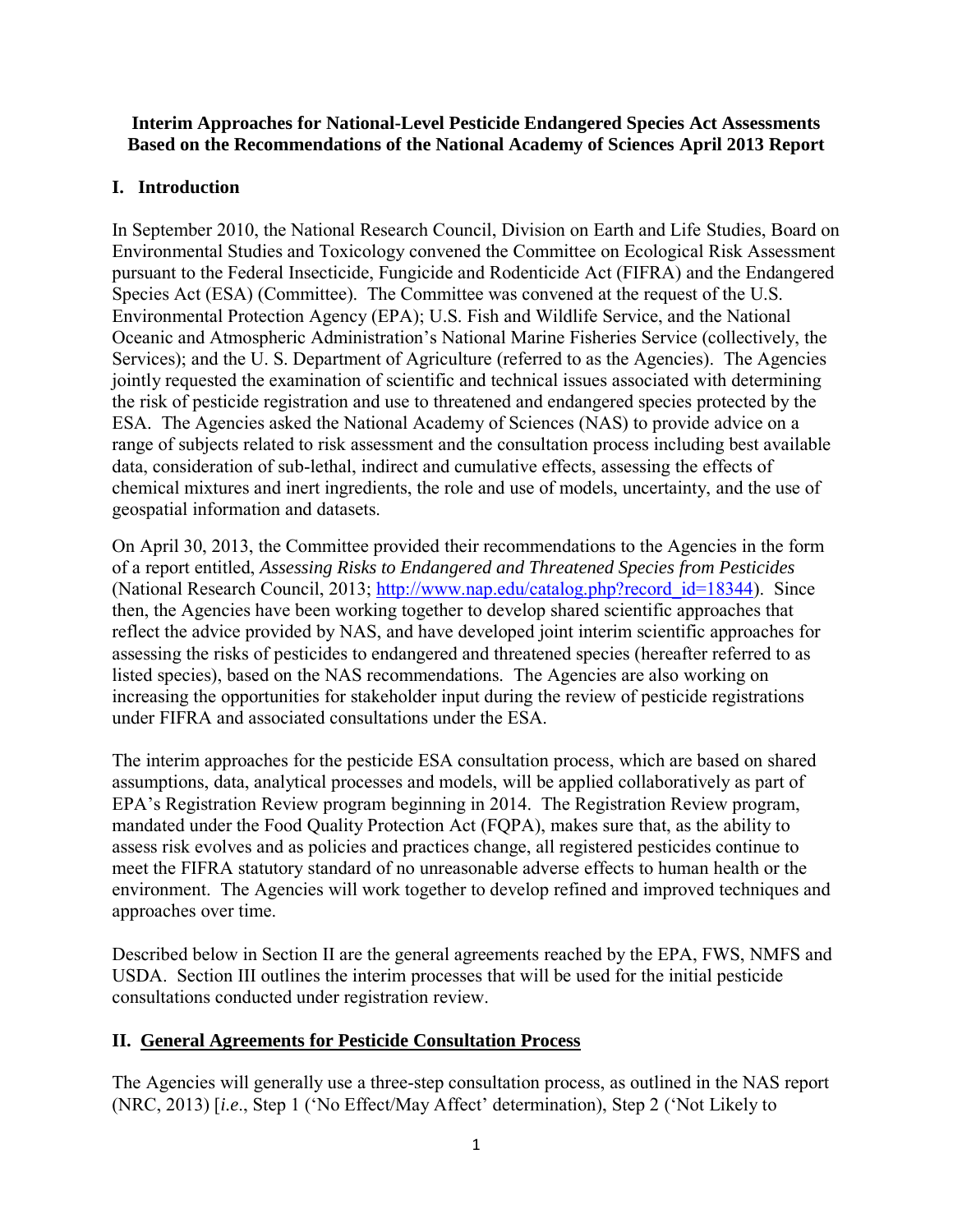Adversely Affect (NLAA)/Likely to Adversely Affect (LAA)' determination), and Step 3 ('Jeopardy/No Jeopardy' determination and "adverse modification/no adverse modification" determination on effects to designated critical habitat(s)], with the understanding that the data and analyses for each step will be used, when possible, for the subsequent steps (see Figure 1). One goal of the interim approach is a streamlined consultation process that relies on best available data, data relevance, risk characterization, and robust quantitative and qualitative analyses.



conditions to register pesticide

#### **FIGURE 1. Relationship between the ESA process and the ecological risk assessment (ERA) process. Each step answers the question that appears in the box (revised from NRC, 2013, p. 6).**

At each step the same four elements – problem formulation, exposure analysis, effects analysis, and risk characterization – should be applied and given the appropriate level of effort needed to address the questions at hand. For example, listed species risk hypotheses are developed during problem formulation for Steps 2 and 3.

#### *The Use of Quantitative and Qualitative Data*

In order to address consideration of quantitative and qualitative data as part of the consultation process, the Agencies have agreed to work together to develop criteria for weighing quantitative and qualitative data based on the following guiding principles: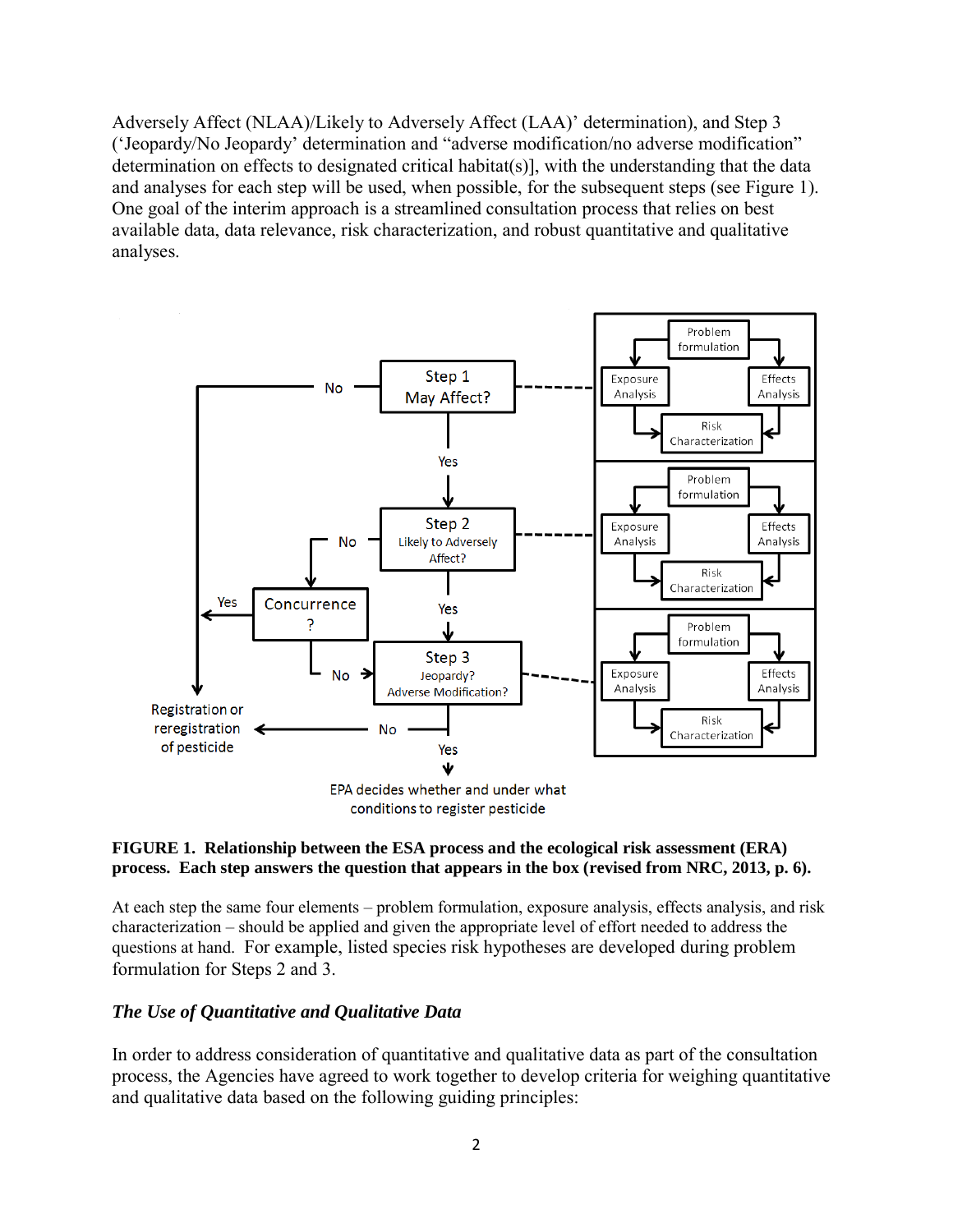1. Agencies will conduct analyses in a quantitative manner whenever possible.

2. Where information does not meet the criteria for quantitative analyses, the Agencies will utilize the best available science in a qualitative manner, and will be clear as to why qualitative information is being used.

3. The Agencies will jointly develop and apply a systematic approach for using and classifying quantitative and qualitative information.

4. Agency conclusions will be based on a weight-of-evidence approach that includes all the evidence, both qualitative and quantitative, including an explanation of how all of the information was used to draw and support conclusions.

5. As all evidence is being weighed, deference will be given to robust quantitative analyses of relevant data, when available.

6. The Agencies commit to work collaboratively and to share perspectives on judgments being made from the evidence.

"Certainties" and "uncertainties" for quantitative and qualitative approaches will be described. The Agencies will evaluate risk using all of the best available data (quantitative and qualitative) using a weight-of-evidence approach. Where there is no evidence to suggest the existence of a particular effect, the Agencies will not be obligated to produce or create data regarding that effect, although care will be taken to avoid Type 2 errors (*i.e*., incorrectly concluding no risk) with data-poor species or effects pathways. Risk will not necessarily be assumed in the absence of information nor will the absence of information necessarily be construed as evidence of no risk; rather, professional judgment will be used by considering the significance, quality, and relevance of the available information (including uncertainties) consistent with the Agencies' jointly developed approach for qualitative and quantitative information.

### *Best Available Data:*

In addition to data submitted by pesticide registrants to the EPA as part of the pesticide registration process, the ECOTOXicology database (ECOTOX) (with potential supplementation by the Services) will be used as a source for 'best available' toxicity data. The bibliographies of all of the studies returned by ECOTOX (both those that pass the screening filters and those that do not) will be provided as part of the Biological Evaluation (BE) and all relevant data/information will be used in the effects determination. For example, studies that have not been included in the past because they do not pass the ECOTOX screening filters such as studies having the rejection codes 'Mixture,' 'Incident,' 'Fate,' plus targeted monitoring studies, will be retrieved from the ECOTOX bibliography and considered for use in the weight of evidence analysis. For additional information on ECOTOX and the screening filters see: [http://cfpub.epa.gov/ecotox/.](http://cfpub.epa.gov/ecotox/) Additional information, if available, may be provided by the Services to supplement information gathered from ECOTOX.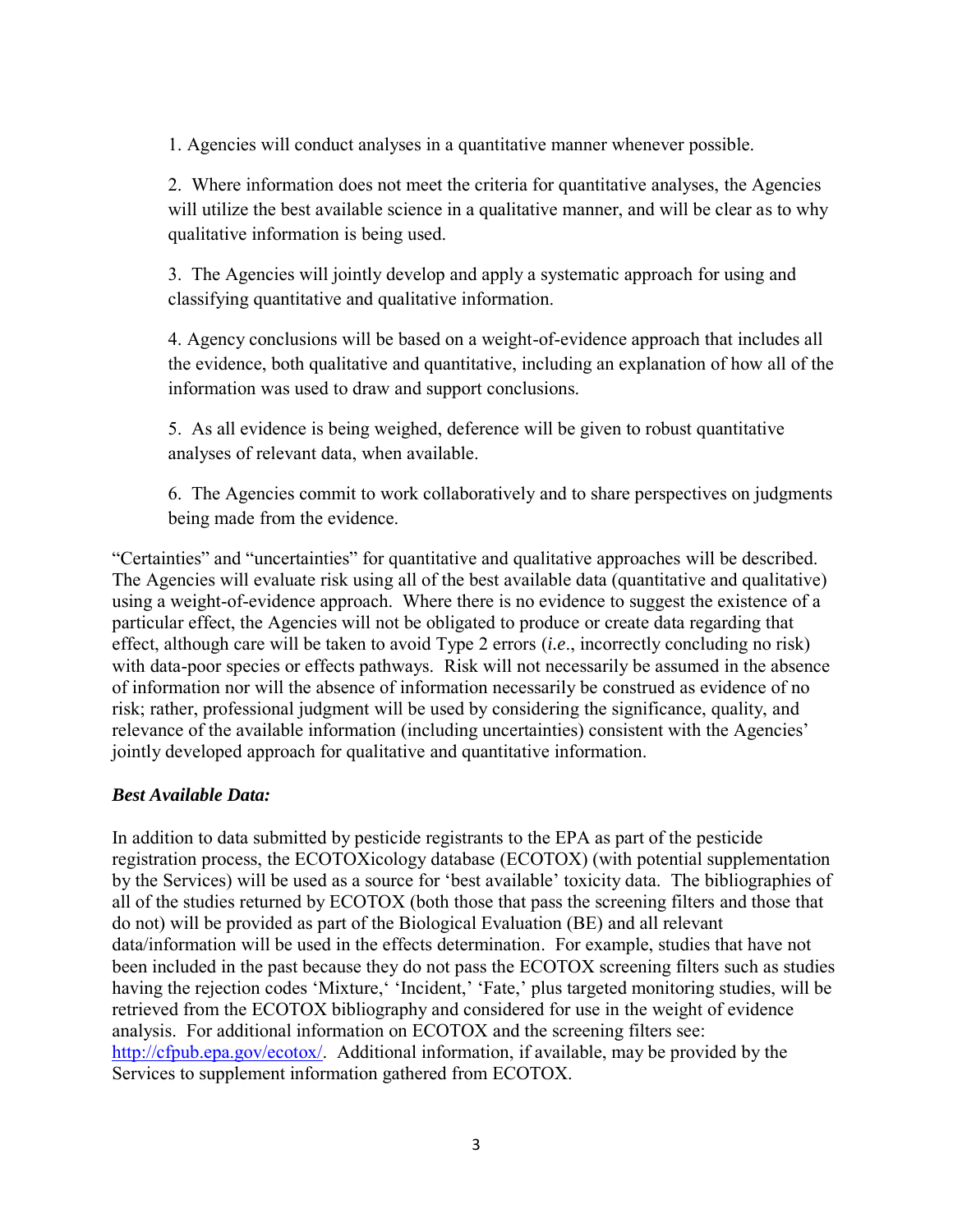Exposure models will be used for estimating aquatic environmental concentrations. Targeted monitoring studies may be used for evaluating site-specific exposure estimates. Ambient (general) monitoring results (those studies not coordinated with applications of pesticides at the field scale) will not be used to quantify exposure or to evaluate exposure model performance, but may be used to identify the occurrence of multiple stressors at specific locations for assessing exposure to mixtures. Given the importance of targeted field data to provide an accurate representation of measured aquatic exposures, during the focus meetings with stakeholders, EPA will ask for available targeted field studies and will search the literature (*e.g.,* through ECOTOX) to identify these studies. Information from targeted monitoring studies may be used to inform problem formulation and refine exposure modeling analyses.

### *Inerts and Mixtures:*

For assessments conducted using the interim approach, inerts and mixtures (*i.e*., formulated products with more than one active ingredient, tank mixes, and environmental mixtures) will largely be considered qualitatively. Quantitative analyses of formulated pesticide products will be conducted by considering spray drift and direct application to water exposure routes. Field dissipation studies will be used, when possible, to determine the potential impact of inerts on the fate of active ingredients. As part of the interim approach, the environmental fate and toxicity of inerts themselves will be addressed to the extent possible through literature searches, European Union data, Quantitative Structure Activity Relationship (QSARs), and submitted formulated product toxicity data [*i.e.*, available toxicity data submitted on formulated products (*e.g*., the acute rat toxicity data using formulated product) to compare with toxicity data available for the technical grade active ingredient].

### *Addressing Changes to the Federal Action:*

To address future changes to labeled uses that could affect the action area considered in any final Biological Opinion or letter of concurrence, EPA will use its risk assessment process for Section 3, 18 and 24c registration decisions, for chemicals that have already gone through the registration review process, to determine if the risks have changed since completion of consultation such that exposure is higher or the geographical extent of the action area has expanded. EPA will determine whether risk remains the same, is decreased or increased and will re-initiate consultation if risk increases<sup>1</sup> but not if risk is the same or decreased.

### **III. Interim Approach:**

 $\overline{\phantom{a}}$ 

### **A. Step 1 (No Effect/May Affect Determination and Action Area):**

The 'No Effect/May Affect' determination (NAS' Step 1) will largely be based on the overlap of the action area with the species' ranges and designated critical habitats (*i.e*., any species or critical habitat that overlaps with the action area will be considered a 'May Affect'). The action

 $^1$  Or if other reinitiation triggers are met [e.g., new species listing/critical habitat designation, new toxicity information, label changes that result in new locations for pesticide use, etc.]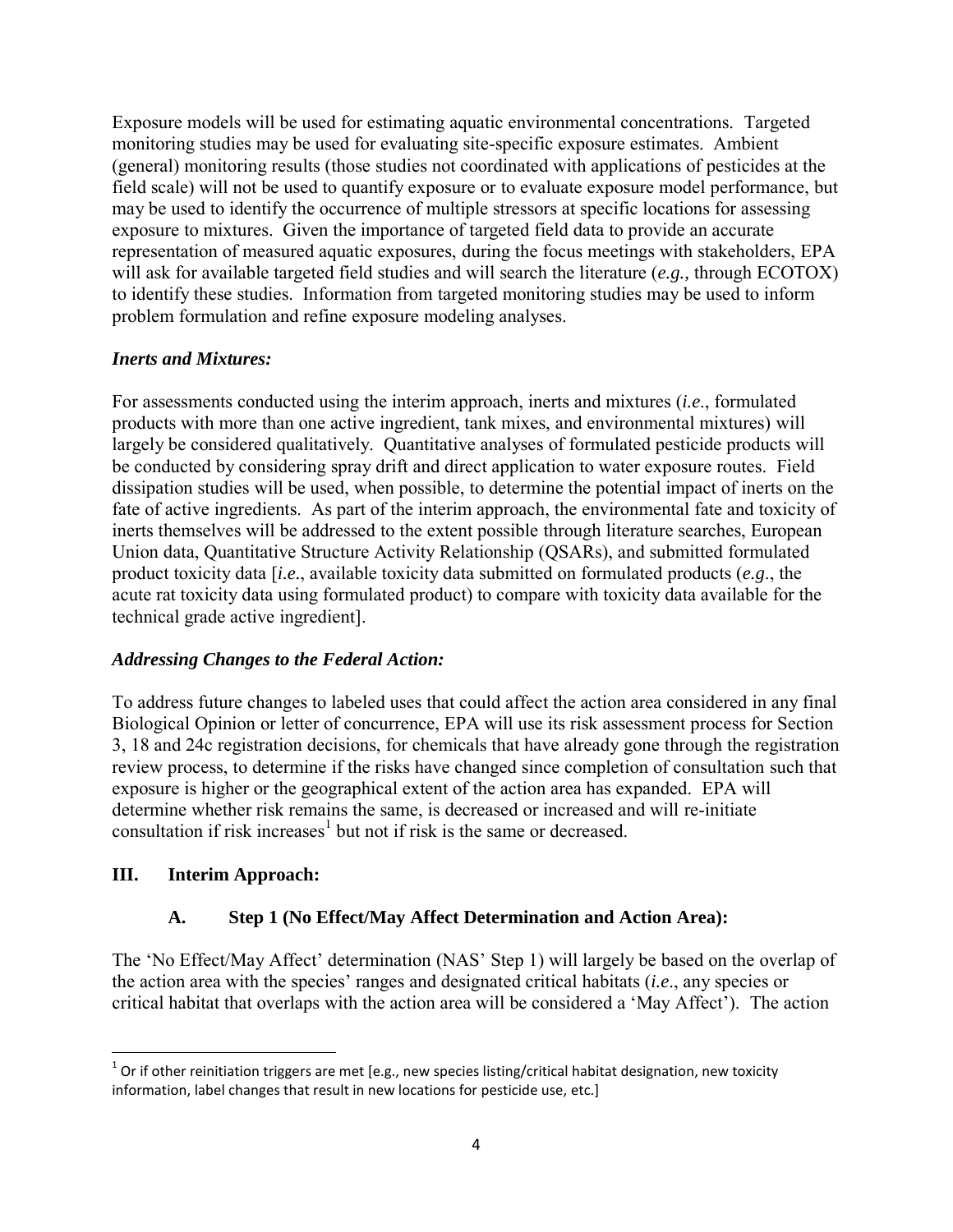area will be based on potential use sites combined with the range of off-site transport to identify the area of potential effects in and around the use sites.

Readily available geospatial data sets will be used to establish agricultural and non-agricultural pesticide use areas. The Agencies will develop a proposal to aggregate data over multiple time periods to more fully account for past, present and reasonable future use area changes. To determine the area of the potential agricultural use sites, sources of information, including but not limited to the following, may be used to determine potential use sites:

- USDA National Agricultural Statistics Service (NASS) Census of Agriculture data (county level)
- The National Land Cover Database (NLCD)
- The Cropland Data Layer (CDL) and/or CDL aggregated by years

For species range and designated critical habitat geospatial information, priority and weight will be given to spatial data provided by the Services. If sub-county spatial data are not available from the Services for particular species and/or designated critical habitats, an interim approach for supplementing listed species locations will be used. Although the interim approach is still being determined, potential sources of species range data include, but are not limited to the FWS' Environmental Conservation Online System (ECOS) [including the Information, Planning, and Conservation System (IPaC), and the Critical Habitat Portal]; the FIFRA Endangered Species Task Force (FESTF) database; and NatureServe.

Estimated environmental concentrations (EECs) will be based largely on modeled estimates. For aquatic concentrations, existing fate and transport models including the Pesticide Root Zone Model and the Exposure Analysis Modeling System (PRZM-EXAMS), the Agricultural Drift Model (AgDRIFT), the Agricultural Dispersal Model (AGDISP), and the Variable Volume Pond Model will be used to evaluate off-site pesticide transport. In addition to the PRZM-EXAMS farm pond, EECs will be derived for different aquatic habitat bins (to be defined) to more accurately reflect the range of exposure that may occur to aquatic species. For terrestrial exposures, the Terrestrial Residue Exposure Model (T-REX), TerrPlant, AgDRIFT and AGDISP will be used. For more information on these models, see: [http://www.epa.gov/pesticides/science/models\\_db.htm.](http://www.epa.gov/pesticides/science/models_db.htm)

The action area will be based on the lowest relevant toxicity value for the most sensitive species in the environment that results in the farthest distance from the use site(s) based on the effects thresholds described below. The aquatic portions of the action area will incorporate/characterize downstream transport. All effects/endpoints considered relevant to the 'No Effect' – 'May Affect' determination will be included in Step 1. The effects/endpoints for all species will be listed and arrayed along an exposure concentration gradient. The effects/endpoints that occur at the lowest concentration or at the 5% level of a species sensitivity distribution (SSD) will be used to establish the off-site portion of the action area; these may include, but are not limited to the following (see Table 1):

For direct effects to animals based on acute lethality endpoints  $(LC_{50}/LD_{50})$ :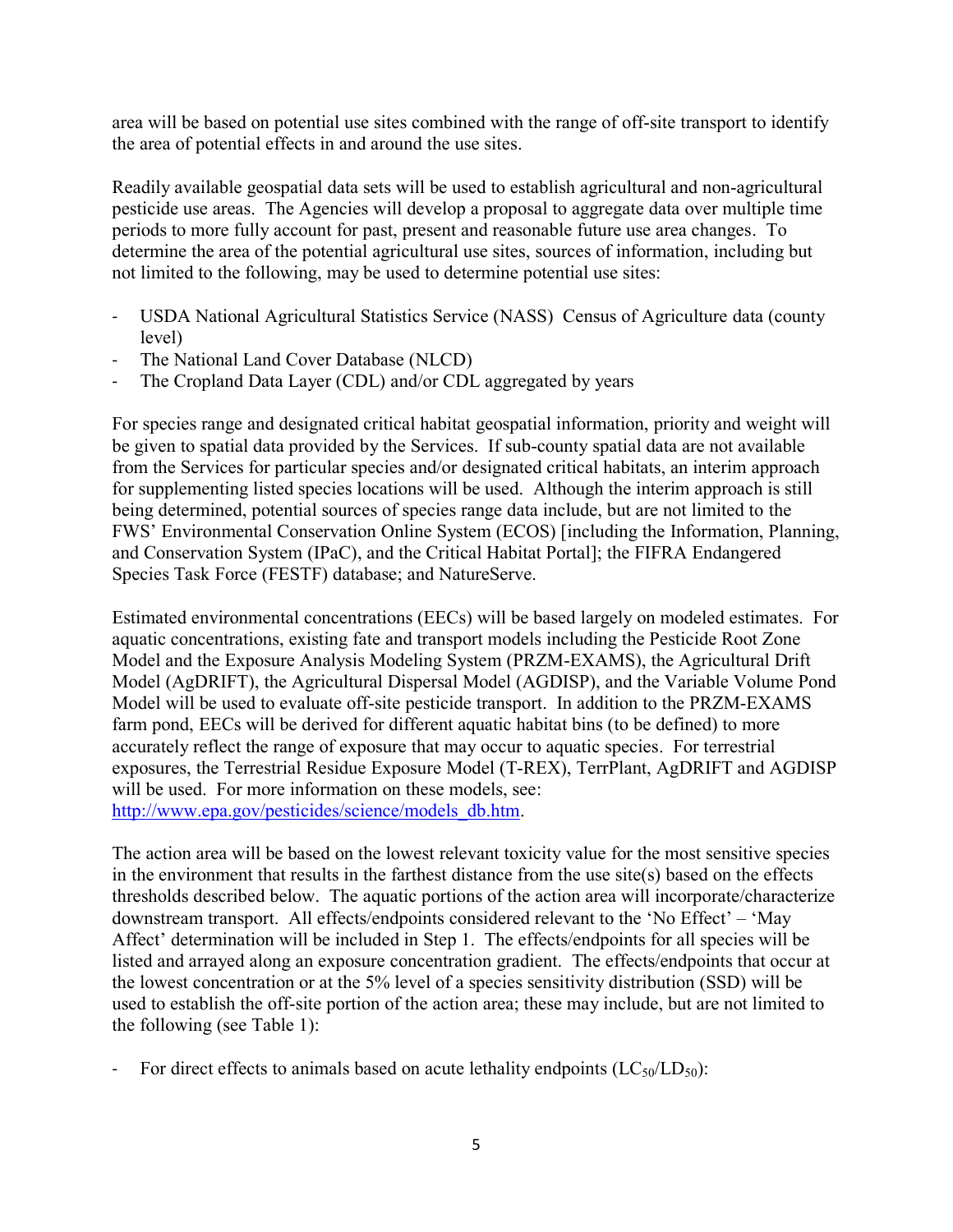- o For animals with robust data sets, exposure that results in a one in a million chance of mortality based on the  $5<sup>th</sup>$  percentile (HC<sub>05</sub>) species from a species sensitivity distribution (SSD).
- o If there are not enough data for a SSD, the exposure that results in a one in a million chance of mortality based on the most sensitive species tested for each taxon will be used.
- For direct effects with sublethal endpoints (only sublethal effects that can be linked to environmental exposures will be considered):
	- $\circ$  For plants, endpoints that can be quantitatively or strongly qualitatively linked to effects on growth, the level corresponding to a reproduction/growth no observed adverse effect concentration or level (*i.e*., NOAEC/NOAEL) for the most sensitive species will be used.
	- o For animals, the lowest available NOEC or other scientifically defensible effect threshold  $(EC_x)$  will be used.
		- Endpoints generally will be: a) from *in vivo* studies that are conducted with whole organisms and b) linked to environmentally relevant exposures.
		- Decisions on the use of effects levels other than NOEC values  $(i.e., EC_x)$  would involve a consideration of the power of the concurrent NOEC from that study and whether there is sufficient information regarding dose response to establish a different threshold with a reasonable degree of confidence.
		- Establishing "may effect" thresholds for given taxa may also, when supported by professional judgment, be based on toxicity studies that are conducted at the suborganism level (*e.g*., on organs or cells), provided they can be linked to environmentally relevant exposures that can influence survival, growth, or reproduction.

| <b>Taxa (of listed)</b><br>species or obligate<br>species) | <b>Mortality</b>                                                                | <b>Sublethal Effects</b>                                                                            |
|------------------------------------------------------------|---------------------------------------------------------------------------------|-----------------------------------------------------------------------------------------------------|
| <b>Birds</b>                                               |                                                                                 |                                                                                                     |
| <b>Mammals</b>                                             |                                                                                 |                                                                                                     |
| Reptiles                                                   | Concentration (or dose) that would result                                       | The lowest available NOEC or other                                                                  |
| Terrestrial-phase                                          | in a chance of 1 in a million of causing<br>mortality to an individual. This is | scientifically defensible effect threshold $(EC_x)$<br>will be used. Endpoints generally will be a) |
| amphibians                                                 | calculated by using $HC_{05}$ of species                                        | from <i>in vivo</i> studies that are conducted with                                                 |
| Aquatic-phase                                              | sensitivity distribution (SSD) of $LC_{50}$ or                                  | whole organisms and b) linked to                                                                    |
| amphibians                                                 | $EC_{50}$ values for taxa and representative                                    | environmentally relevant exposures (see text)                                                       |
| Fish                                                       | slope. If SSD cannot be derived, most                                           | for details)                                                                                        |
| Aquatic invertebrates                                      | sensitive $LC_{50}$ or $EC_{50}$ will be used.                                  |                                                                                                     |
| Terrestrial                                                |                                                                                 |                                                                                                     |
| invertebrates                                              |                                                                                 |                                                                                                     |
| Aquatic plants                                             |                                                                                 | Aquatic plants:                                                                                     |
| Terrestrial plants                                         | None                                                                            | <i>Non-vascular</i> - Concentration equal to the                                                    |
|                                                            |                                                                                 | lowest value among the available NOAEC and                                                          |

### **TABLE 1. Endpoints to be used in Step 1 (the most sensitive of these thresholds will be used in Step 1 to establish the action area) (these are the same thresholds to be used to assess the potential for direct effects in Step 2).**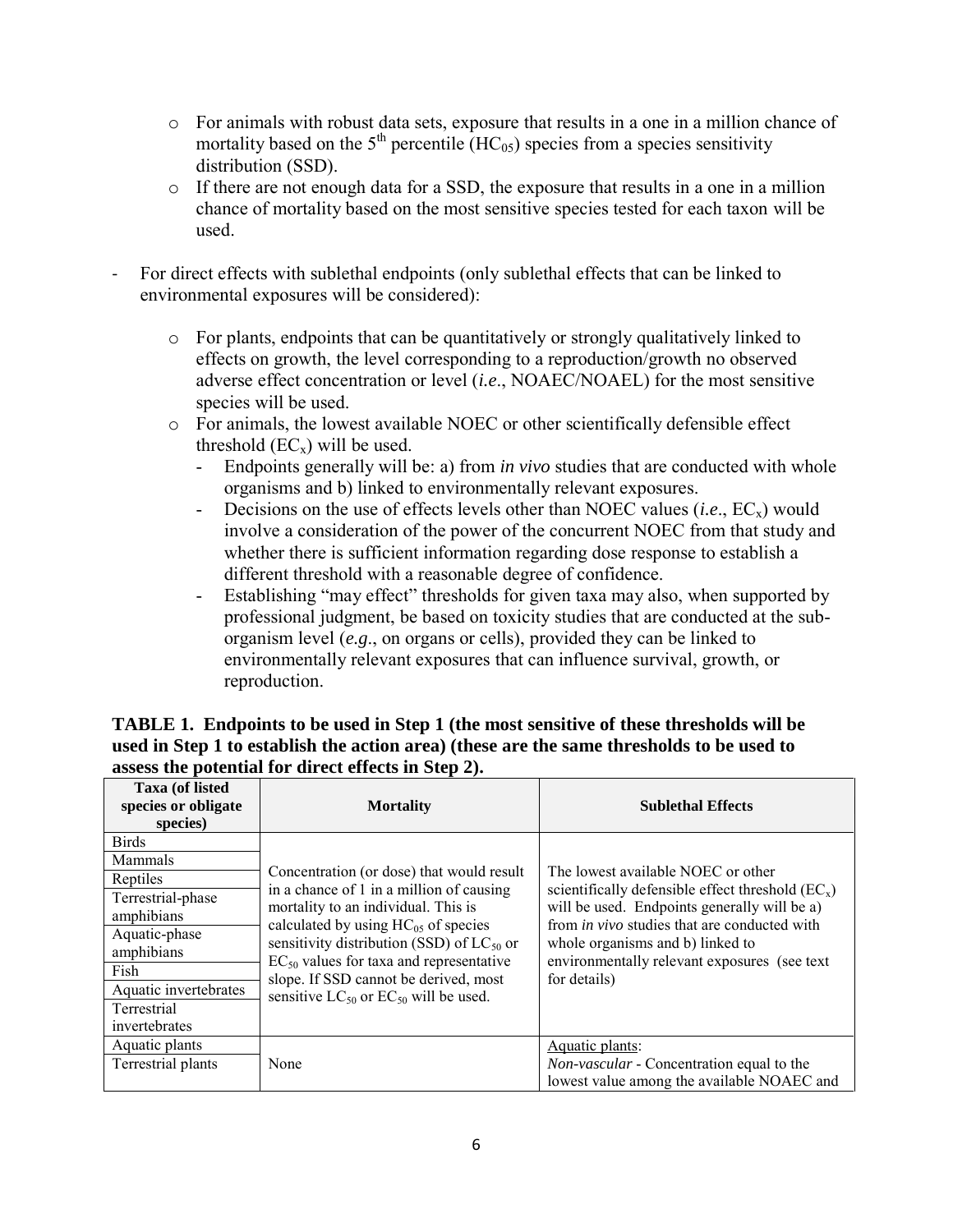|                | $EC_{05}$ values for non-vascular aquatic plants<br>Vascular - Concentration equal to the lowest<br>value among the available NOAEC and $EC_{05}$<br>values for vascular aquatic plants                                                                                                                                                                                                                                                                                                                                                              |
|----------------|------------------------------------------------------------------------------------------------------------------------------------------------------------------------------------------------------------------------------------------------------------------------------------------------------------------------------------------------------------------------------------------------------------------------------------------------------------------------------------------------------------------------------------------------------|
| Wetland plants | Terrestrial and wetland plants: Monocots -<br>Concentration equal to the lowest value among<br>the monocot NOAEC and $EC_{05}$ values from<br>the available seedling emergence and<br>vegetative vigor studies<br>Dicots - Concentration equal to the lowest of<br>the dicot NOAEC and $EC_{05}$ values from the<br>available seedling emergence and vegetative<br>vigor studies<br>Non-angiosperm - Concentration equal to the<br>lowest of the NOAEC and $EC_{05}$ values from<br>the available seedling emergence and<br>vegetative vigor studies |

For species/critical habitats that do not overlap with the action area (as determined by the process described above), the call will be 'No Effect' and no further analyses will be required (*i.e*., there is no need for Steps 2 and 3). For species and critical habitats that do overlap with the action area, the call will be "May Affect," and the analysis will proceed with Step 2. This process will be iterative [*i.e*., if additional information becomes available during the course of conducting Step 2 that indicates that the action area was not adequate for the action(s) being assessed, the action area can be revisited].

# **B. Step 2 (NLAA/LAA Determination):**

The purpose of Step 2 is to conclude a determination of either "Not Likely to Adversely Affect" (NLAA) or "Likely to Adversely Affect" (LAA) for listed species and/or designated critical habitats within the action area. To determine whether the call for a species is an NLAA or LAA, a similar process as described above for Step 1 will be used with the exception that only endpoints relevant to the specific listed species being assessed and their habitats will be considered. Exposure values will be based primarily on fate and transport model results that assess the range of labeled uses of the pesticide (rates, methods). For aquatic exposures, PRZM/EXAMS, AgDRIFT and AGDISP will be used to predict exposure in generic habitats, referred to as bins, relevant to groups of listed species with similar habitat preferences. Exposure results for the bin most appropriate for the species being assessed will be used. For terrestrial exposures, TerrPlant, AgDRIFT, AGDISP and T-REX will be used. In this step (*i.e.,* Step 2), a refined version of T-REX that accounts for species-specific characteristics (*e.g*., body size, diet, *etc*.), will be used.

# *Direct Effects (Based on Lethality)*:

The potential for direct effects will largely be based on those effects and endpoints that were identified in Step 1 (see Table 1) and are determined to be relevant for species and their habitats. Effects will be analyzed using a weight-of-evidence approach to make NLAA/LAA determinations. For lethality endpoints, a one in a million chance of mortality – using the most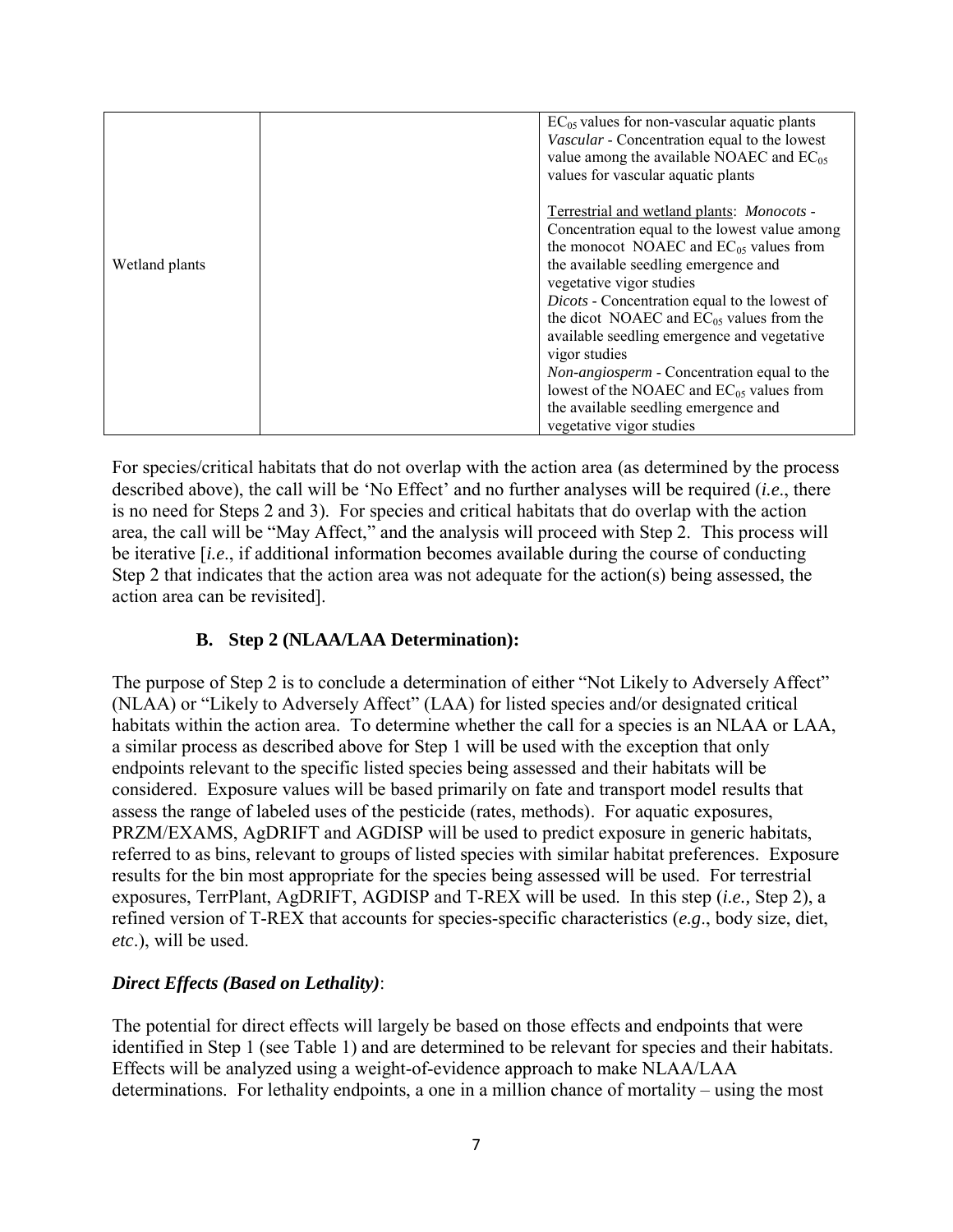appropriate surrogate (*e.g.,* trout data for a listed salmonid) – will be used. For example, if the range, including critical habitat, of a listed salmonid overlaps with a 'May Affect' area (based on the most appropriate exposure and effects data for that particular species) where there is an estimated chance of at least one salmonid in one million dying from that exposure, this would result in a 'LAA' call. If enough data from appropriate surrogates are available to create a SSD for the surrogates (*e.g*., for example, data for several salmonid species are available to assess risks to listed salmonids), the  $5<sup>th</sup>$  percentile of the surrogate species on the SSD will be used. If a specific surrogate is not available (*e.g*., only data from trout and sunfish are available to assess risks to a listed sturgeon), the most sensitive species tested in a taxon (*e.g*., all freshwater fish) will be used.

### *Indirect Effects (Based on Lethality):*

The potential for indirect effects (see Table 2) will be based on the taxa that are relevant to the specific species being assessed. For potential indirect effects based on prey lethality for those species without obligate relationships, the exposure that results in a  $10\%$  effect for the  $5<sup>th</sup>$ percentile species on a SSD will be used. If not enough data are available for a SSD, the 10% effect for the most sensitive species tested in that taxon will be used to determine the potential for indirect effects based on prey lethality.

### *Direct and Indirect Effects (Based on Sublethal Endpoints):*

For sublethal effects to plants, the level that corresponds to the reproduction/growth  $NOAEC/EC_{05}$  for the most appropriate surrogate species will be used to make the  $NLAA/LAA$ call. If data on a specific surrogate is not available, the most sensitive species tested in a taxon will be used (as described above). For indirect effects related to terrestrial and wetland plants (*e.g*., impacts to the diet or habitat of listed species based on potential effects to plants), the lowest available LOAEC or  $EC_{25}$  from the available terrestrial plant studies will be used. The lowest available LOAEC or  $EC_{25}$  from the available aquatic plant studies will be used to assess indirect effects associated with potential impacts to aquatic plants. Other data (*e.g*., incident data and other data on sublethal effects) will be qualitatively considered. For species with obligate relationships, the potential for indirect effects to the obligate species will be based on the effects endpoints identified for assessing the potential for direct effects to a species as described above (see Table 1).

For making an LAA determination based on direct effects to listed animals, the lowest available NOEC or other scientifically defensible effect threshold  $(EC_x)$  that can be linked to survival or reproduction of a listed individual will be used. For making a LAA determination for indirect effects, the LOEC or other scientifically defensible effect threshold  $(EC_x)$  for growth or reproduction will be used.

- The goal of this step is to evaluate whether an individual's fitness (survival or reproduction) is likely compromised and whether habitat attributes are likely adversely affected for listed species.
- The NOEC and LOEC values are selected as endpoints to represent sublethal effects following chronic exposures because 1) standard chronic toxicity studies are designed to generate these values and 2) they are consistent with the goal of this step.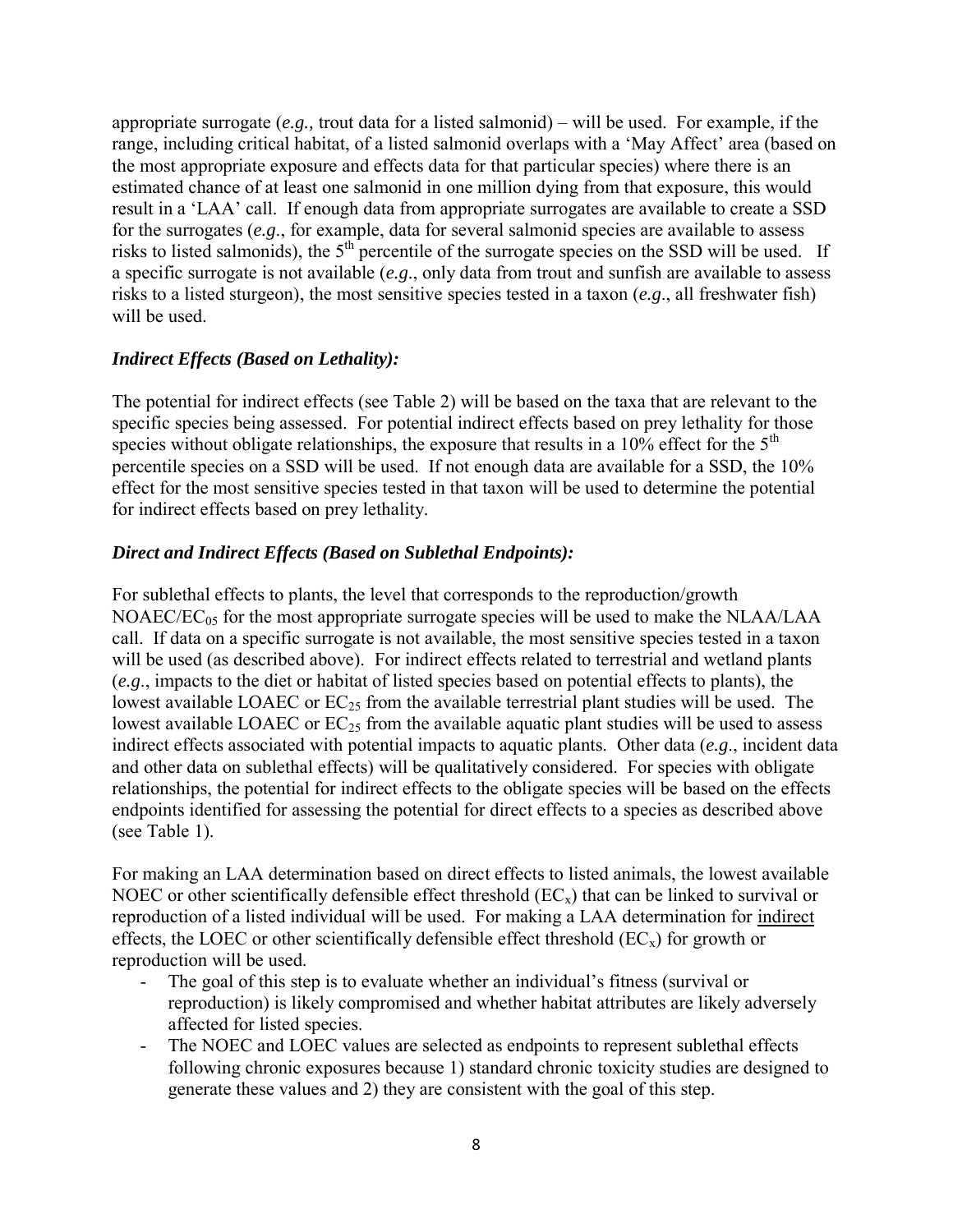- Decisions on the use of  $EC_x$  values instead of NOEC and LOEC values would involve consideration of the power of the concurrent NOEC and whether there is sufficient information regarding dose-response to establish an alternative threshold with reasonable degree of confidence.
- Effect concentrations (thresholds) from growth or other sublethal endpoints will stem from studies that are relevant to environmental exposures.
- Some best professional judgment should be used to ensure selection of appropriate studies and endpoints that are relevant to the "survival and reproduction of the species in the wild" (*NAS recommendation*).
- When considering both direct and indirect effects to a listed species, sublethal effects for which quantitative linkages to apical responses have not yet been established will be incorporated as part of the weight-of evidence approach for making NLAA/LAA determinations. This weight of evidence approach may also consider toxicity studies that are conducted at the sub-organism level (*e.g*., on organs or cells) and that can be linked to environmentally relevant exposures. Sublethal effects data will be reviewed for relevance and data quality. The adverse outcome pathway framework can be used to structure sublethal effects data along causal pathways. Species and habitat risk hypotheses will be considered when determining relevance of data.

An overarching goal of the interim approach (Steps 1 and 2) is to collaboratively develop a streamlined consultation process that meets the needs of the FIFRA/ESA workload and integrates seamlessly into Step 3. For all of the species/critical habitats that are found to warrant NLAA determinations, based on the process described above, a streamlined consultation process will be developed, contingent on successful implementation of the other interim approach measures.

| TABLE 2. Endpoints to be used in Step 2 [these values will be used to make NLAA and            |  |  |  |  |
|------------------------------------------------------------------------------------------------|--|--|--|--|
| LAA determinations for direct and indirect effects to listed species (e.g., diet, habitat) and |  |  |  |  |
| for making adverse modification/no adverse modification determinations related to critical     |  |  |  |  |
| habitat].                                                                                      |  |  |  |  |

| Taxa on which a<br>listed species<br>depends                                                                                                                           | <b>Mortality</b>                                                                                                                                                                                                                                                                                                                                                                          | <b>Sublethal Effects</b>                                                                                                                                                                                                                                                                                                                                                                                   |
|------------------------------------------------------------------------------------------------------------------------------------------------------------------------|-------------------------------------------------------------------------------------------------------------------------------------------------------------------------------------------------------------------------------------------------------------------------------------------------------------------------------------------------------------------------------------------|------------------------------------------------------------------------------------------------------------------------------------------------------------------------------------------------------------------------------------------------------------------------------------------------------------------------------------------------------------------------------------------------------------|
| <b>Birds</b><br>Mammals<br>Reptiles<br>Terrestrial-phase<br>amphibians<br>Aquatic-phase<br>amphibians<br>Fish<br>Aquatic invertebrates<br>Terrestrial<br>invertebrates | Direct Effects: Same as those identified in<br>Table 1.<br>Indirect Effects: Concentration (or dose)<br>that would result in a decrease of 10% of<br>individuals (i.e. the $EC_{10}$ ). This is calculated<br>by using $HC_{05}$ of SSD of $LC_{50}$ or $EC_{50}$<br>values and representative slope. If SSD<br>cannot be derived, most sensitive $LC_{50}$ or<br>$EC_{50}$ will be used. | For making an LAA determination based on<br>direct effects to listed animals, the lowest<br>available NOEC or other scientifically<br>defensible effect threshold $(EC_x)$ that can be<br>linked to survival or reproduction of a listed<br>individual will be used. For making a LAA<br>determination for indirect effects, the LOEC<br>for growth or reproduction will be used (see<br>text for details) |
| Aquatic plants                                                                                                                                                         |                                                                                                                                                                                                                                                                                                                                                                                           | Direct Effects: Same as those identified in                                                                                                                                                                                                                                                                                                                                                                |
| Terrestrial plants<br>Wetland plants                                                                                                                                   | None                                                                                                                                                                                                                                                                                                                                                                                      | Table 1.<br>Indirect Effects:<br>Aquatic plants: Concentration equal to the                                                                                                                                                                                                                                                                                                                                |